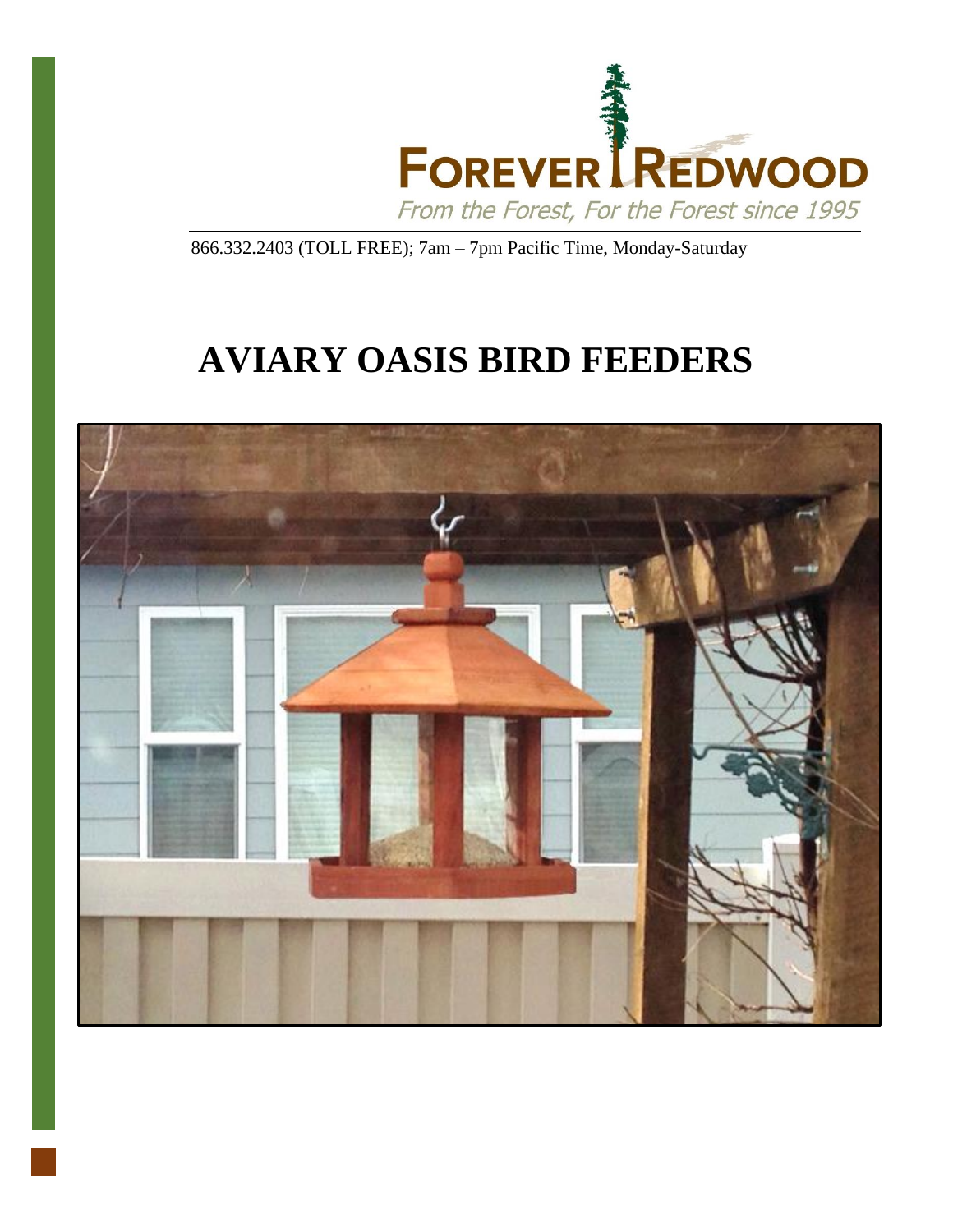# **CONTENT**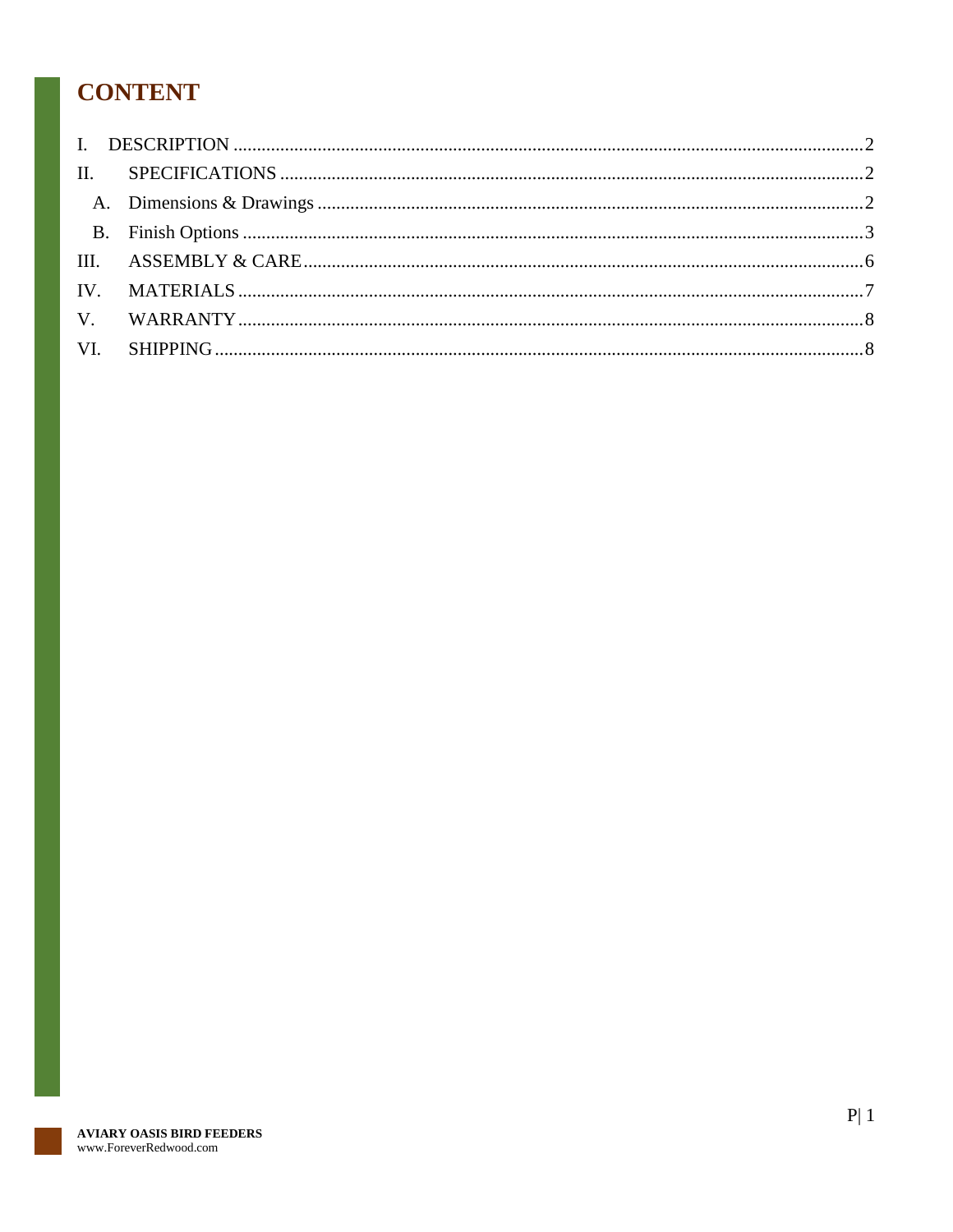# <span id="page-2-0"></span>**I. DESCRIPTION**

#### **Invite your feathered friends to a spacious feast in your backyard. An Aviary Oasis Bird Feeder makes a great gift for anyone who enjoys observing wildlife.**

- **Purpose:** Large overhanging roof keeps the seed dry during most weather. Top screws off to fill with seeds. Can also be adapted to hang from steel pole.
- **Quality:** Built to last in long lasting, decay resistant Redwood (outlasts cedar or teak).
- **Shipping:** Ships fully assembled. Hanging eyebolt is included.

### <span id="page-2-2"></span><span id="page-2-1"></span>**II. SPECIFICATIONS**

### **A. Dimensions & Drawings**

#### **Aviary Oasis Birdfeeder Dimensions**



18" Base Diameter x 22" Roof Diameter x 22"H. Acrylic Windows are 5 1/8"W x 9"H each. Interior seed area has a 9 1/2" Dia. x 10"H. Space between acrylic and interior edge of base (where the birds would eat the seed) is 1 3/4". Ships fully assembled.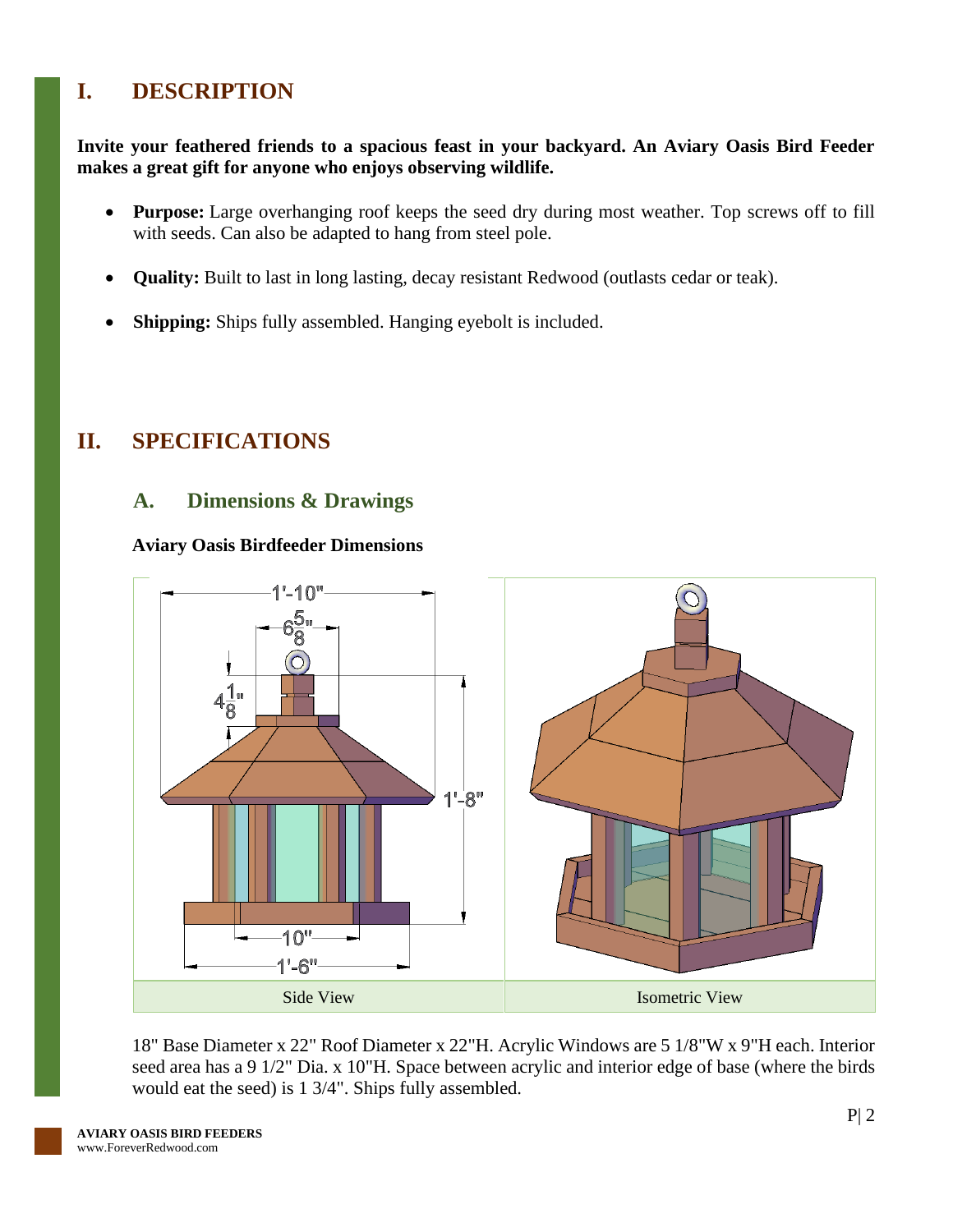### <span id="page-3-0"></span>**B. Finish Options**

All our furniture ships finely sanded to 220 grit for a smooth to the touch finish.

The most popular finish is our Transparent Premium Sealant. This sealant leaves your furniture looking natural and helps keep the beautiful wood surface colors from fading for several years. We use Sickens brand finishes because they are the best finishes on the market. For more information about our finishes and how to keep your furniture looking great year after year, please go to: Care  $\&$ [Finish.](https://www.foreverredwood.com/redwood-furniture/care-finish/)



#### **Unfinished (fine sanding only):**

If you are applying your own stain or want the surface color to fade to a "weathered look" in a few months. We do not recommend you leave your furniture unfinished outdoors for any extended period regardless of wood quality. Outdoor weather changes constantly and it is best to at least seal the wood to protect it from consistently absorbing and losing moisture.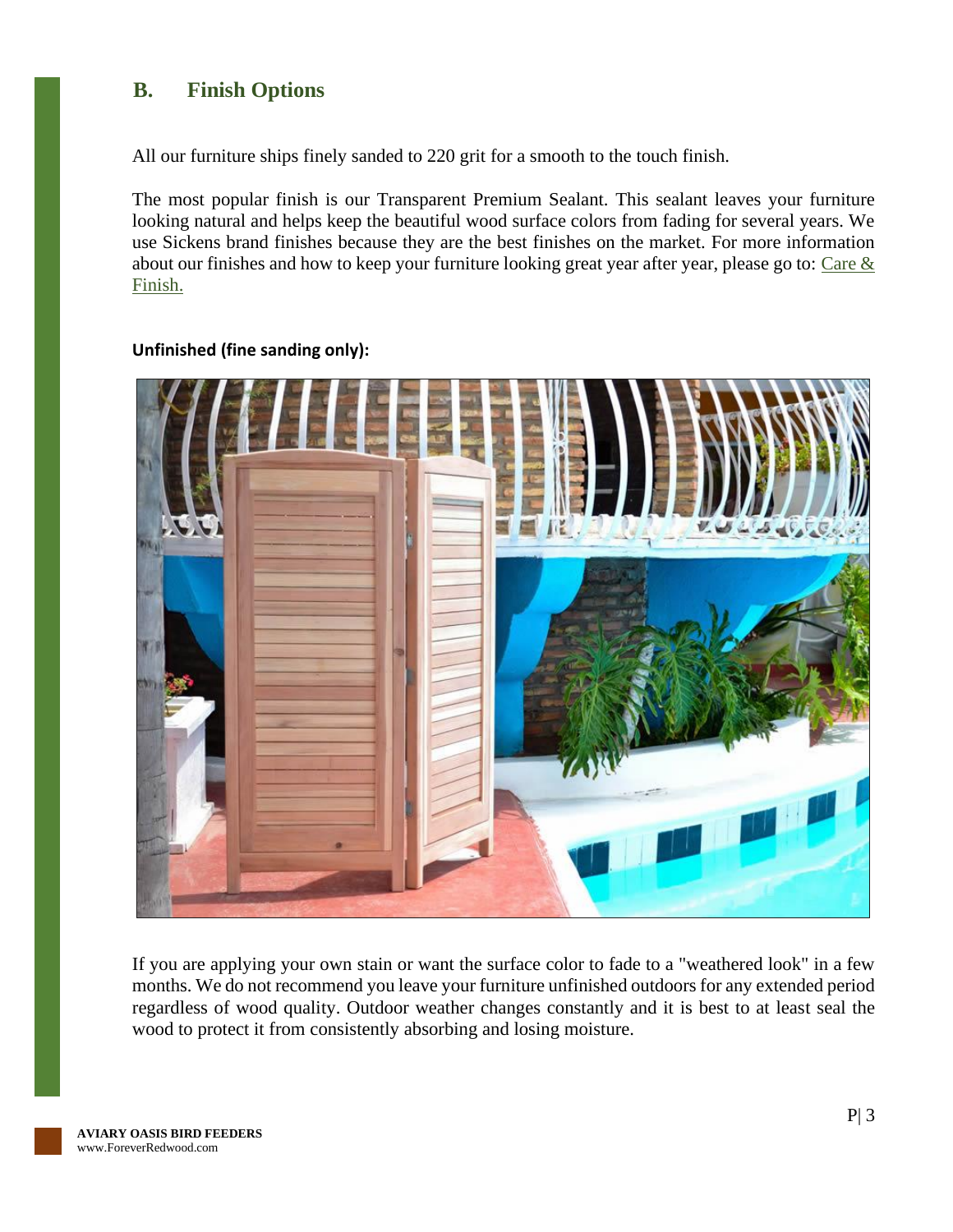#### **Transparent Premium Sealant - Recommended for Outdoors:**

Below are the 5 grades of wood we offer with the Transparent Premium Sealant applied. The color tones shown are close representations of the color your furniture will look like. There is no extra charge for the Transparent Premium Sealant:



We also offer the Transparent Premium Sealant with the following stains. There is a small charge for adding these stains because it increases the total amount of coats to 4 with the sealant as the final coats:

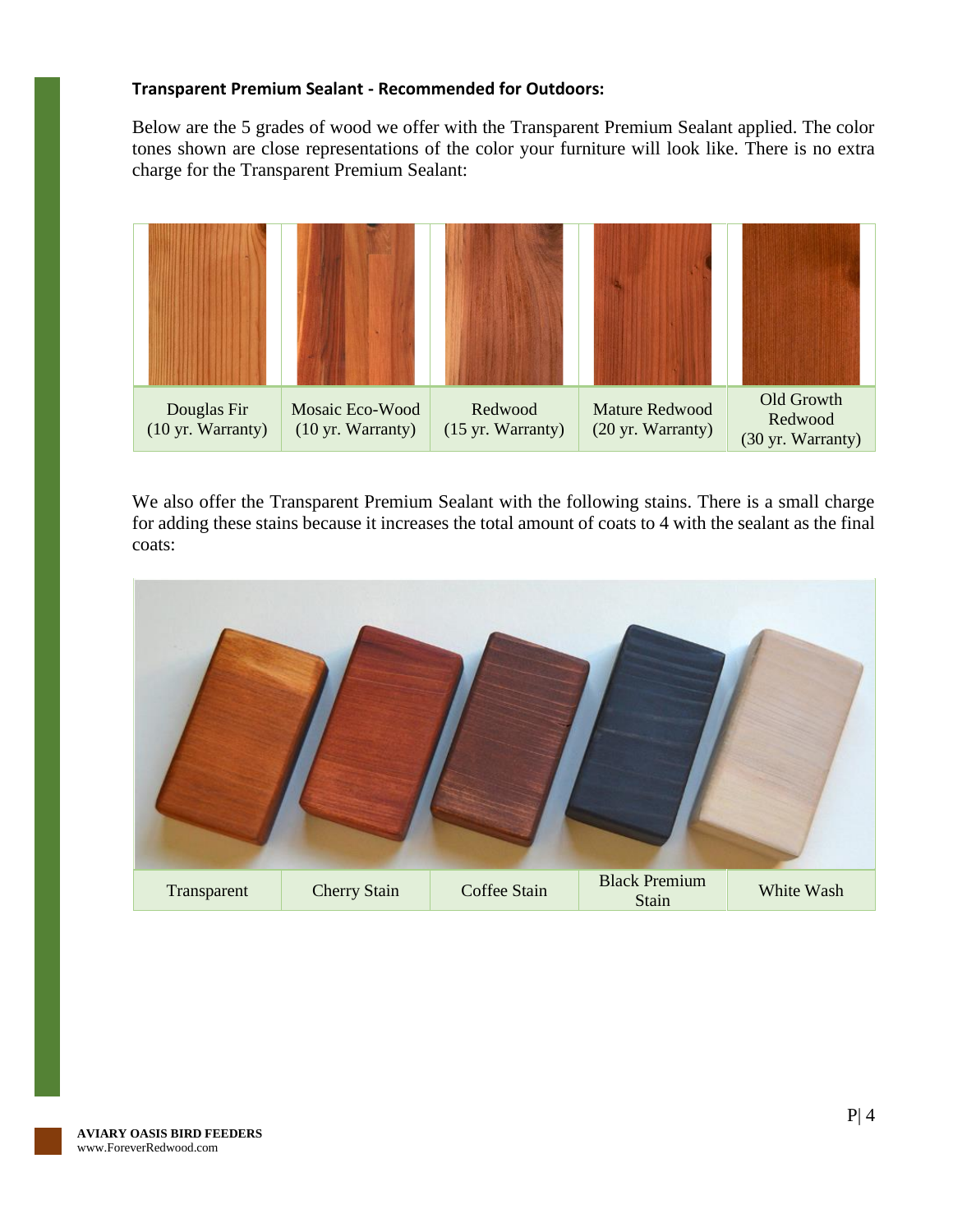

Here is how the Coffee Stain looks like on Redwood

Here is how the Cherry Stain looks like on Redwood



Here is how the Black Premium Stain looks like on Redwood

Here is how the White Wash looks like on Redwood

#### **Tiger Stripe Effect**

Douglas-Fir when stained dark creates a "tiger stripe" effect as shown in this photo. It is beautiful and most customers love it. If you are looking for a dark consistent stain and do not want to see a "tiger stripe effect", please go with any of the Redwood grades for a more consistent stain finish.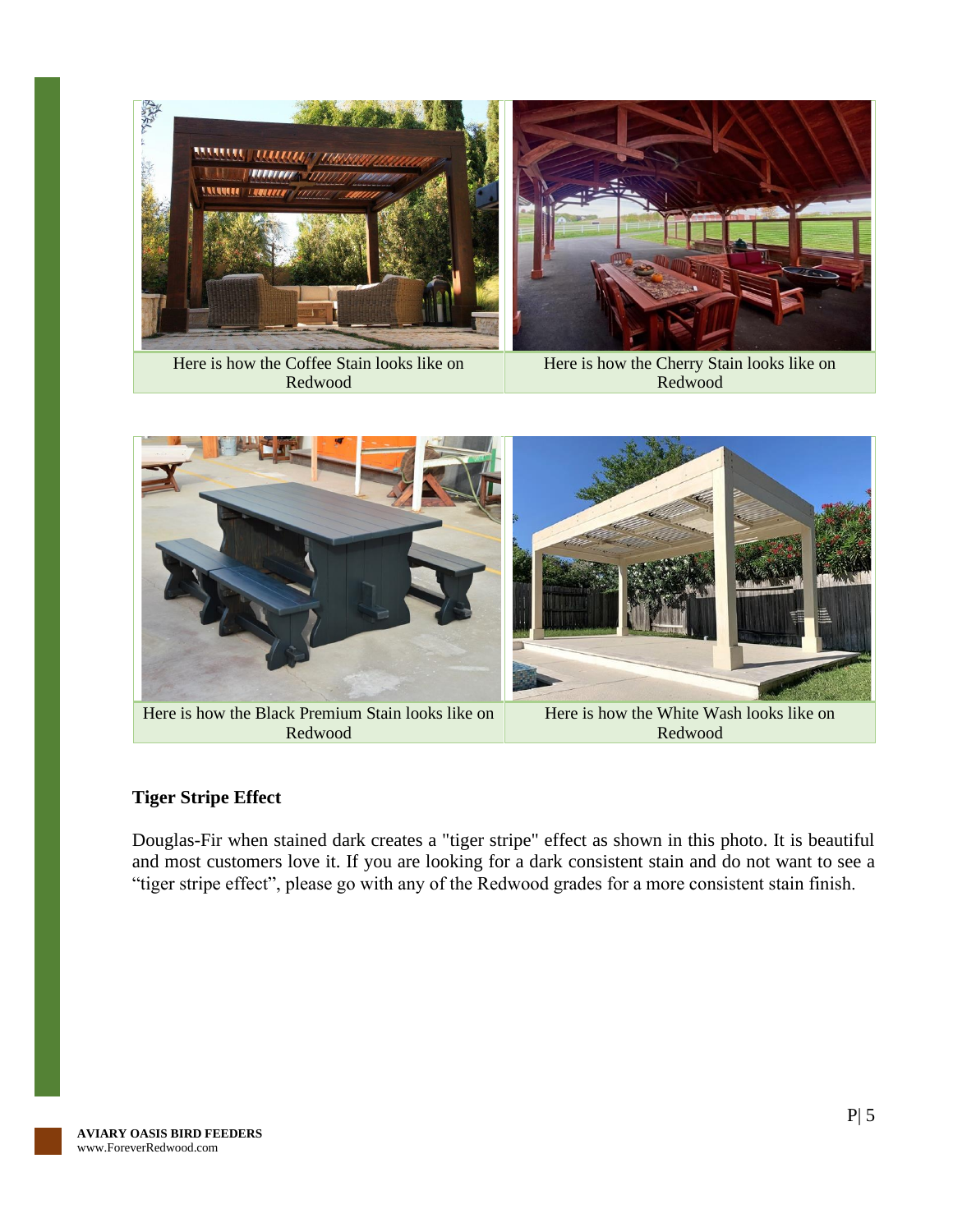

#### **Primers**

- **Off-White Oil-Based Primer:** If you are painting a light color. We apply two coats so that it is ready for one final coat.
- **Gray Oil-Based Primer**: If you are painting a darker color. We apply two coats so that it is ready for the final coat.

### <span id="page-6-0"></span>**III. ASSEMBLY & CARE**

The **Aviary Oasis Bird Feeders** ship fully assembled. Just unpack and enjoy.

#### **All You Need is a Few Tools and a Friend.**

Assembly is best done by two people and usually takes about half a day to a day, depending on size. Pergolas need a ratchet wrench, a hammer and a ladder to put them together. In some cases, you might need a drill to attach the posts into concrete. As with all our products, we preassemble pergolas in our shop to ensure everything fits together. All hardware is included and all parts are clearly labeled before it is shipped. We also include detailed step-by-step instructions.

Take a look at our assembly instructions below for specific details. If you plan to pour concrete to hold the posts, the project will require an additional half day prior to assembly. Please do the concrete pour a few days prior to assembly to allow the concrete to cure.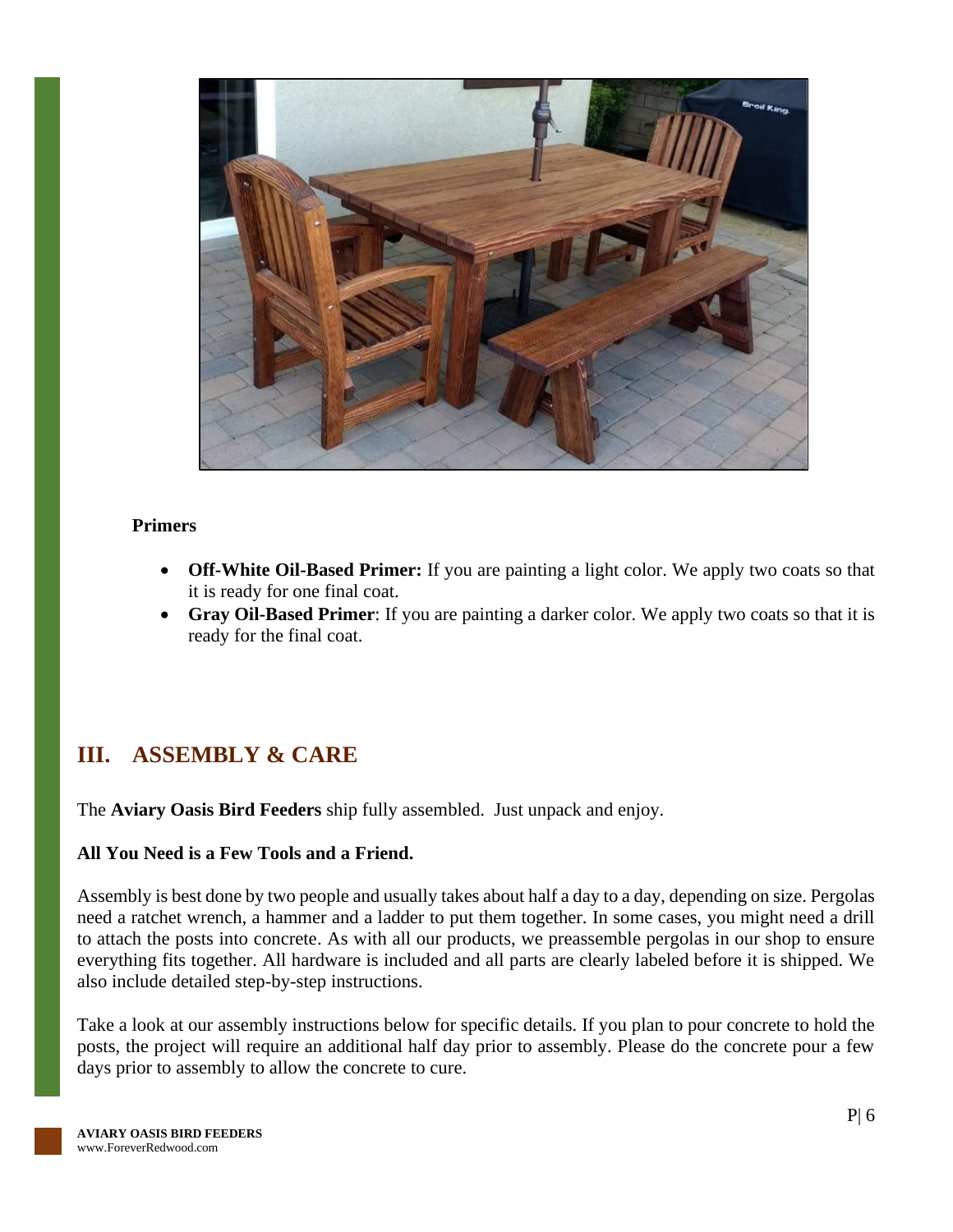#### **Installation Help.**

Special talent is not required to re-assemble our pergolas. But, if you would like help, [just let us know.](https://www.foreverredwood.com/information/contact) We have our own team for installations in California, Nevada and Southern Arizona and a network of local contractors we recommend for farther afield.

**Care:** Your Forever Redwood Furniture will last for decades in year-round weather without maintenance.

Depending on the wood grade you choose, even with harsh year-round outdoor conditions, you can expect your furniture to last from ten to forty years without maintenance of any kind.

Being outside year-round is rough on any woods finish. The surface absorbs UV rays, pollution, constant variations in moisture and temperature and it also oxidizes. This is why most wood just doesn't hold up and the surface color slowly changes towards a silver patina over the years. But, with Forever Redwood, you don't have to worry. The silver patina is surface deep only (less than 1/64") and is not indicative of decay. Your set will last decades and is not compromised in any way by the surface color change. For example, we keep our display items as is without refinishing to show off this natural aging (we like the patina!).

Although Forever Redwood is maintenance-free, we recommended you take a few minutes as needed to clean by either hosing down and/or brushing/dusting away accumulated debris (no soap or chemicals needed). If you'd like to keep your set looking its best for decades, please go to: [Care and Finish.](https://www.foreverredwood.com/redwood-furniture/care-finish)

### <span id="page-7-0"></span>**IV. MATERIALS**

The secret to outdoor longevity begins and ends with the wood. We use generous amounts of the most decay resistant wood available. We encourage our customers to compare photos of our items side by side with any competing product. Thickness counts. Furniture that is thin and light simply won't last in the year round weather.

To keep your furniture beautiful, we use only stainless steel hardware and the highest quality stains and sealants. We use only the Sickens brand of sealants.

Our primary customer has always been the homeowner that appreciates spending a bit more for quality that will last decades.

Our products are installed with organizations that appreciate longevity like the U.S. Forest Service, U.S. military installations, State and City parks, golf clubs and hotels.

We are favored by many landscape architects and contractors because they can count on exceptional quality and quick personal service to complete projects.

We build each item by hand. This insures your set is finely finished and carefully inspected. Old-fashioned hand building also allows us to adjust the size or design of any item to fit your needs.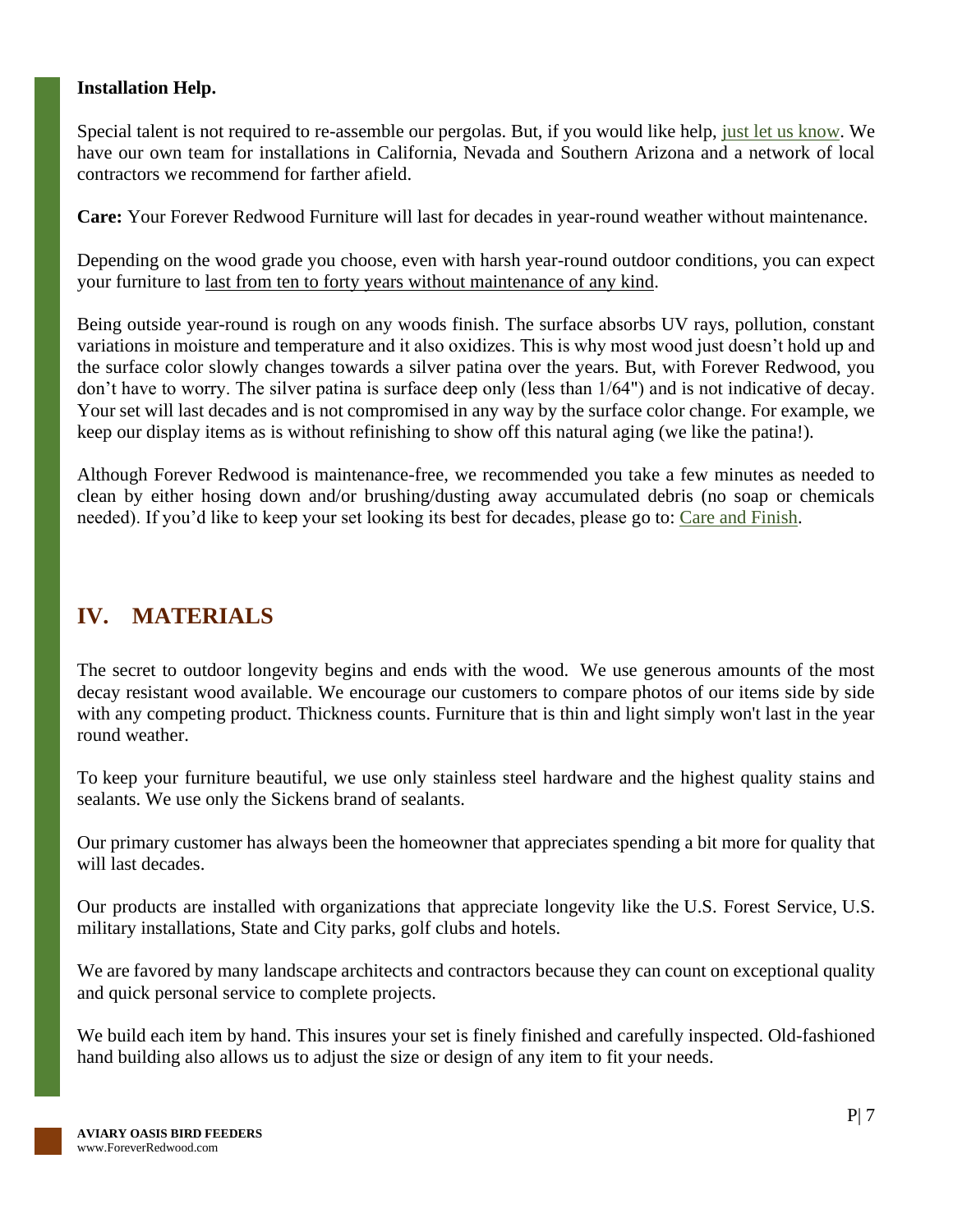Because we are a forestry company, we can offer 5 exceptional wood grades to choose from our carefully managed forests with warranties of up to 30 years against decay in any weather. [Click for more about our 5](https://www.foreverredwood.com/redwood-furniture/wood-grade/)  [wood grades.](https://www.foreverredwood.com/redwood-furniture/wood-grade/)

# <span id="page-8-0"></span>**V. WARRANTY**

Wood decay is warrantied up to 30 years depending on the wood grade. No other outdoor furniture manufacturer has warranties like this. The key is the excellent quality of our wood and the extra-thick timber designs of all our pieces.

#### **Wood Grades and Decay Warranty:**

- Douglas-fir: 10 years
- Mosaic Eco-Wood: 10 years
- Redwood: 15 years
- Mature Redwood: 20 years
- Old-Growth Redwood: 30 years

Forever Redwood stands behind its products. We are committed to quickly resolving any issues that might occur. For more information please see our [Warranty](https://www.foreverredwood.com/redwood-furniture/warranty) page.

### <span id="page-8-1"></span>**VI. SHIPPING**

#### **We offer 4 Shipping Options in the U.S.:**

- Rush Shipping (ships in 3 weeks).
- Priority Shipping (ships in 6 weeks).
- Standard Shipping (ships in 10 weeks).
- Free Shipping in the Continental U.S. (ships in 14 weeks).

### **Notes for Orders requiring drawings or approvals:**

All Shade Structure orders (Pergolas, Pavilions, Gazebos and Arbors) require drawings to make sure all details are agreed upon prior to building and to give our customers the ability to customize their structures to meet their needs. We also sometimes make custom changes to Swings, Planters, Benches, Tables and other standard production items per customer requests. If your order has a custom detail or is a shade structure, you will receive your first drawings via email within 5 business days of receiving your completed order with a deposit.